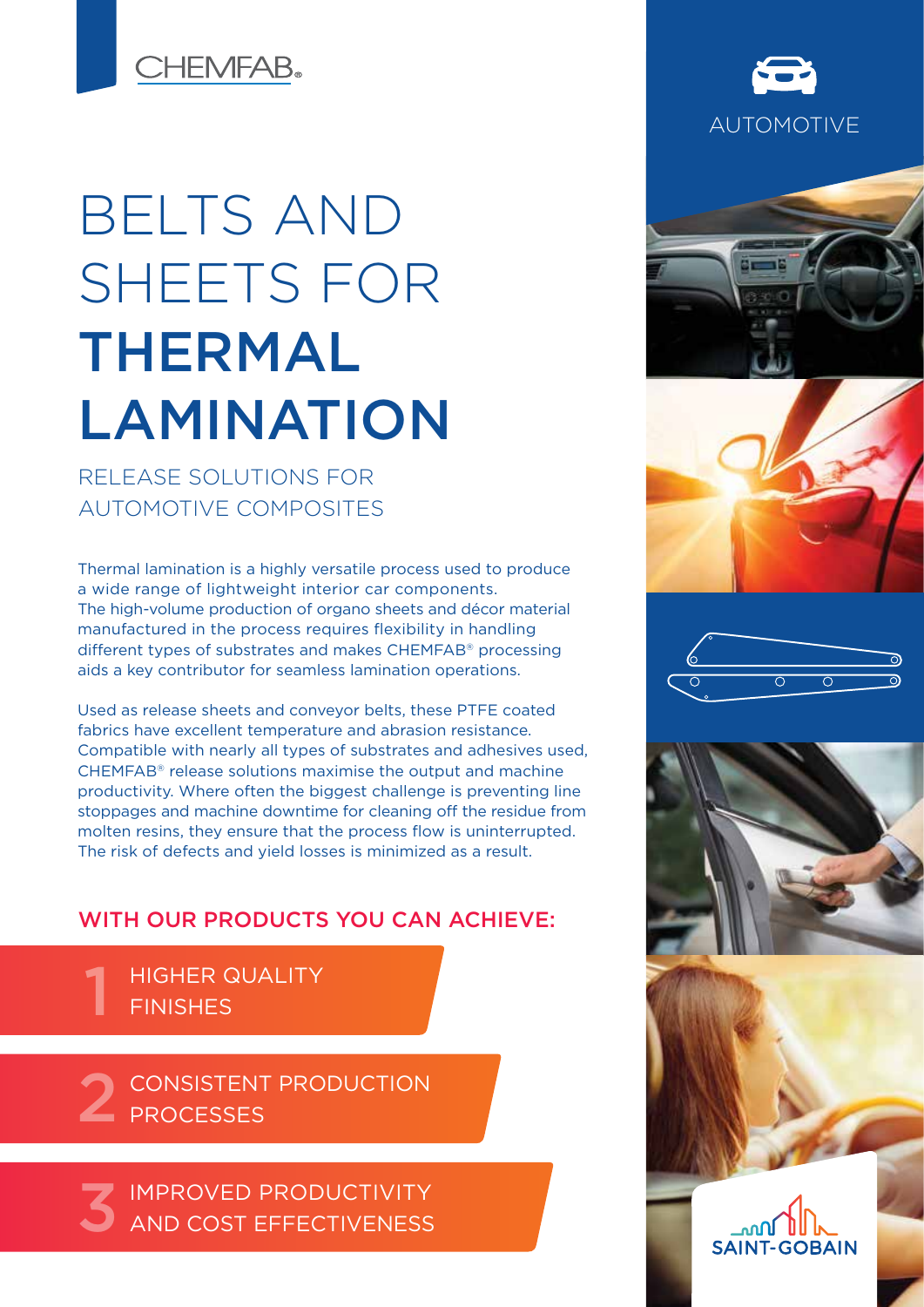#### OPTIMAL RELEASE

products, such as substrates, décor materials, molten polymers and adhesives are combined releases perfectly from the belt. Defect free and in-line to produce a component part.

In this aggressive and sticky environment, CHEMFAB® release solutions are used as conveyor belts that carry the heavy load at high-speed and high temperatures.

During the thermal lamination process, different The non-stick PTFE surface ensures that the final product – either organo sheet or décor material – smooth, CHEMFAB® coated fabrics offer long lasting release and minimize the risk of unplanned downtime, when residue from a previous batch requires a clean-up.

#### IMPROVING PRODUCTIVITY

In terms of the types of products processed, thermal lamination can be considered a constantly changing environment.

Non-stick and chemically inert, CHEMFAB® release solutions allow processing of nearly every different combination of substrates and adhesives on one line using the same transportation belt.

need to use silicone and fluoropolymer based spray coatings on the belts, which can be difficult and time consuming to apply in a controlled manner. CHEMFAB® Release Solutions are your working In the process of thermal lamination, CHEMFAB® belts enable transport and pre-heating of automotive components. Mechanically stable, they retain their dimensional properties and shape at even high tension and temperature.

surface, giving long lasting and controlled release properties until end of life. Supplied in rolls of fabric, cut-to-size sheets or provided as continuous process belts, they are easy to install and remove by operators or maintenance personnel. Used by customers who want continuous production, these products have consistent heat conductivity and provide easy release at each stage of the component-making process. They eliminate the

By retaining their PTFE non-stick surface performance, CHEMFAB® products help you to avoid any material transfer between batches. This reduces the need for stoppages for cleaning, which in turn means faster turnarounds and higher production volumes. Their ability to perform reliably over lengthy periods in a sticky and harsh environment means that process efficiencies and productivity can be improved, reducing the cost of a final component.

## ENSURING CONSISTENT PRODUCTION

#### HIGHER QUALITY FINISHES

Thermal and mechanical stability of CHEMFAB® conveyor belts means that the components can be processed at high-speed and pressure in a continuous process. With no interruptions to the more achievable. flow of lamination, this ensures a high quality finish and reduces the occurrence of scrap and rework. wearing, CHEMFAB® PTFE coated fabrics do not leave an imprint on processed surfaces. This makes the required result of defect free surface

Perfect product appearance is vital especially for décor applications. Extra smooth and hard